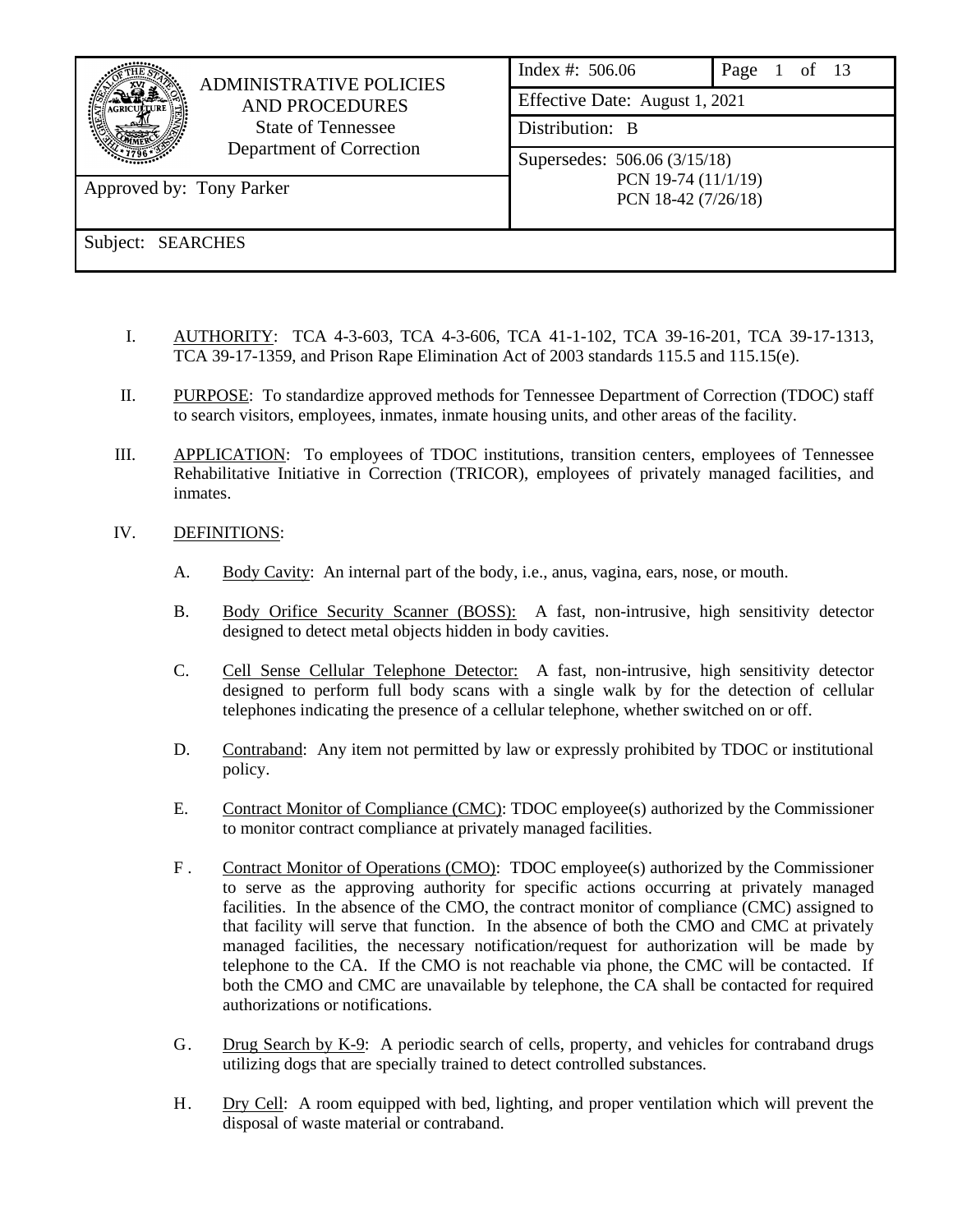| Effective Date:<br>August 1, 2021 | Index $# 506.06$ | Page | ΟÌ |  |
|-----------------------------------|------------------|------|----|--|
| .                                 |                  |      |    |  |

- I. Employees: For purposes of this policy, individuals who are on the payroll of the institution, including TRICOR, or individuals contracted to provide services for that institution.
- J. Frisk Search: A pat search in which an individual is not required to remove clothing.
- K. Institutional Search: An unannounced, thorough search of prison areas (grounds, buildings, and inmates) in an effort to uncover any contraband items.
- L . Probable Cause: Where specific observable facts or trustworthy information from a reliable source leads a reasonably prudent and cautious person to conclude that a crime has been or is being committed.
- M. Official Visitors: TDOC/TRICOR employees from work sites other than the institution, law enforcement officials, visiting dignitaries, etc.
- N. Reasonable Suspicion: Knowledge, based on specific objective facts and rational inferences drawn from those facts considering the totality of the circumstances, which would cause a prudent and cautious person to believe a particular individual at a particular time is concealing contraband in the particular place to be searched.
- O. Room or Area Search: A thorough inspection of a housing unit, cell(s), room(s), or any other area, and of all items and furniture therein. Vehicles of employees and visitors are subject to search.
- P. Strip Search: An examination of an individual's unclothed body for weapons and contraband, and a thorough search of all of the individual's clothing while it is not being worn.
- Q. Transgender: For purposes of this policy only, a term describing persons whose gender identity and/or expression do not conform to the gender roles assigned to them at birth.
- R. Transsexual: A person who strongly identifies with the opposite gender and may seek to live as a member of this gender especially by undergoing surgery and hormone therapy to obtain the necessary physical appearance.
- S. Visitors: Persons other than TDOC employees or inmates, including vendors and volunteers, who seek to enter the gates or grounds of the institution.
- T. Visual Body Cavity Search: A visual inspection of body cavities which excludes touching the recipient, either personally or with instruments.
- V. POLICY: Searches of visitors, volunteers, employees, inmates, inmate housing units, and other areas of the facility shall be conducted in accordance with the procedures set forth below and in a manner which will avoid unnecessary force, embarrassment, or indignity to those whose person and/or belongings are being searched.

#### VI. PROCEDURES:

A. Posting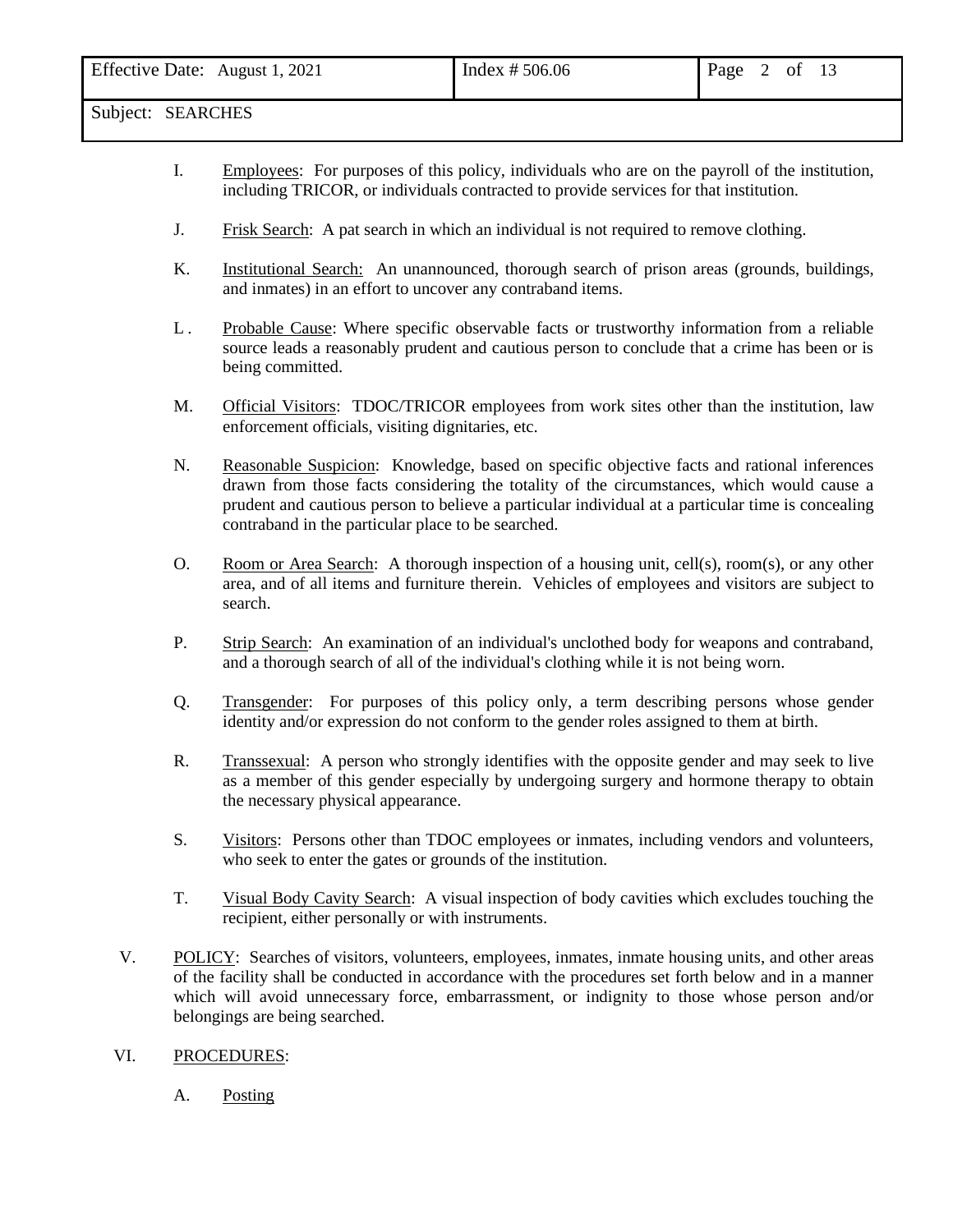- 1. Each Warden/Superintendent shall have signs in English and Spanish posted conspicuously at all entrance roads to institutional grounds and at all checkpoint and vehicular gate entrances to advise visitors to the institution that:
	- a. All persons and property are subject to search.
	- b. Drugs, alcohol, explosives, and edged weapons are prohibited.

Pursuant to TCA 39-17-1313, the holder of a valid handgun carry permit recognized in Tennessee may transport and store a firearm or firearm ammunition in the permit holder's motor vehicle, while on or utilizing any public or private parking area if:

- (1) The permit holder's secured vehicle is parked in a location where it is permitted to be; and
- (2) The firearm or ammunition being transported or stored in the vehicle:
	- (a) Is kept from ordinary observation if the permit holder is in the motor vehicle; or
	- (b) Is kept from ordinary observation and locked within the trunk, glove box, or interior of the person's motor vehicle or a container securely affixed to such vehicle if the permit holder is not in the vehicle.
- c. Weapons/ammunition found to be unsecured in vehicles shall subject the permit holder to have his/her visiting privileges suspended.
- 2. Each Warden/Superintendent shall have signs posted conspicuously at all visitor search points advising visitors to the institution that refusal of a search shall result in a suspension of his/her visitation privileges at any TDOC institution.
- 3. In addition to the above, all existing TDOC facilities and all new TDOC facilities opened after July 1, 2000, must post a sign at all public entrances to TDOC buildings, premises, and property which reads as follows:

"Pursuant to TCA 39-17-1359, the Tennessee Department of Correction has banned weapons within buildings. Failure to comply with this prohibition is punishable as a criminal act under state law and may subject the violator to a fine of not more than \$500."

- 4. Inmates shall be advised of the institutional policy on searches during orientation and by means of the institutional inmate handbook.
- B. The Warden/Superintendent of each facility shall develop and implement written procedures for the utilization of the Cell Sense cellular telephone detector for the prevention and detection of cellular telephones into TDOC facilities. It shall be utilized at any time at the discretion of the Warden/Superintendent/designee. Members of the Office of Investigations and Conduct (OIC) Special Operations may deploy the Cell Sense cellular telephone detector while on assignment as governed by OIC protocol.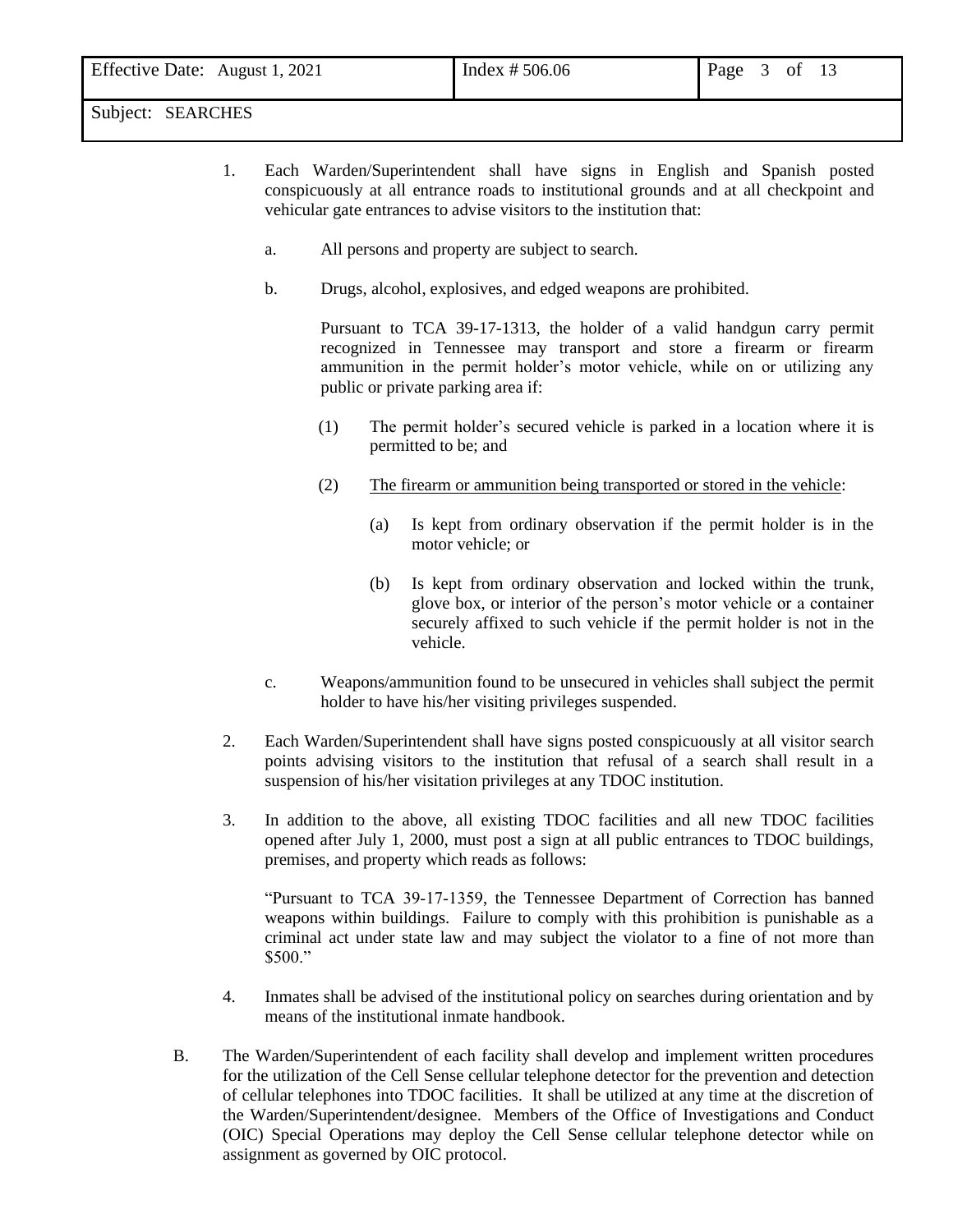| Effective Date: August 1, 2021 | Index $# 506.06$ | Page<br>0Ì<br>$\overline{4}$ |
|--------------------------------|------------------|------------------------------|
| .                              |                  |                              |

- C. The Warden/Superintendent of each facility shall develop and implement written procedures for the utilization of the BOSS chair for the prevention and detection of cell phones, knives, and unauthorized metallic contraband in TDOC facilities. It shall be utilized at any time at the discretion of the Warden/Superintendent/designee. Members of OIC may deploy the BOSS chair while on assignment as governed by OIC protocol.
- D. Frisk searches of visitors, volunteers, employees, and inmates shall be conducted by designated staff who have received proper training in search procedures.
- E. All persons (employees, visitors, inmates) and their property on the grounds of any TDOC facility shall be subject to a search by canine team(s) using a barrier screen. Failure to consent to a search will limit that person's ability to access the facility/facility grounds. The shift supervisor will be notified immediately following a refusal to consent to a search. Searches of this type shall be conducted as outlined in Policy #506.18.
- F. Frequent unannounced searches of inmates, inmate quarters, and all other areas of the facility shall be conducted as often as necessary in order to ensure the safety of the inmate population and security of the facility. Times and patterns of the searches shall vary, but shall be conducted semi-annually at a minimum.
- G. Searching Visitors:
	- 1. There shall be no cross-gender searches of visitors. See Section VI.(J) regarding searches of transgender and transsexual visitors.
	- 2. No forcible searches shall be conducted. Searches of children may only be conducted in the presence of the child's parent or guardian. Any visitor who refuses to submit to any search shall be denied admittance and ordered to leave state property.
	- 3. Any visitor who refuses to submit to an authorized search shall not be forcibly detained. However, if probable cause exists that the individual has illegal item(s) in their possession, efforts shall be made to detain the individual. If unable to detain the individual without using force, vital information such as names, address, phone number, automobile make and model, description, and license plate number and state of issue should be obtained and recorded. This information shall be passed on to the officer in charge, who in turn will notify local law enforcement authorities.
	- 4. A written memorandum detailing the visitor's refusal shall be prepared by the staff member who is involved and forwarded to the Warden/Superintendent.
	- 5. Visitors who refuse to be searched shall have their visitation privileges suspended. Documentation of the refusal to be searched shall also be recorded in the offender management system (OMS) conversation LCDG, contact code VIRC.
	- 6. All institutions (See Policy #506.01) shall be equipped with metal detectors (either walk-through or hand-held) at all visitor checkpoints.
		- a. Each visitor must be processed with the metal detector.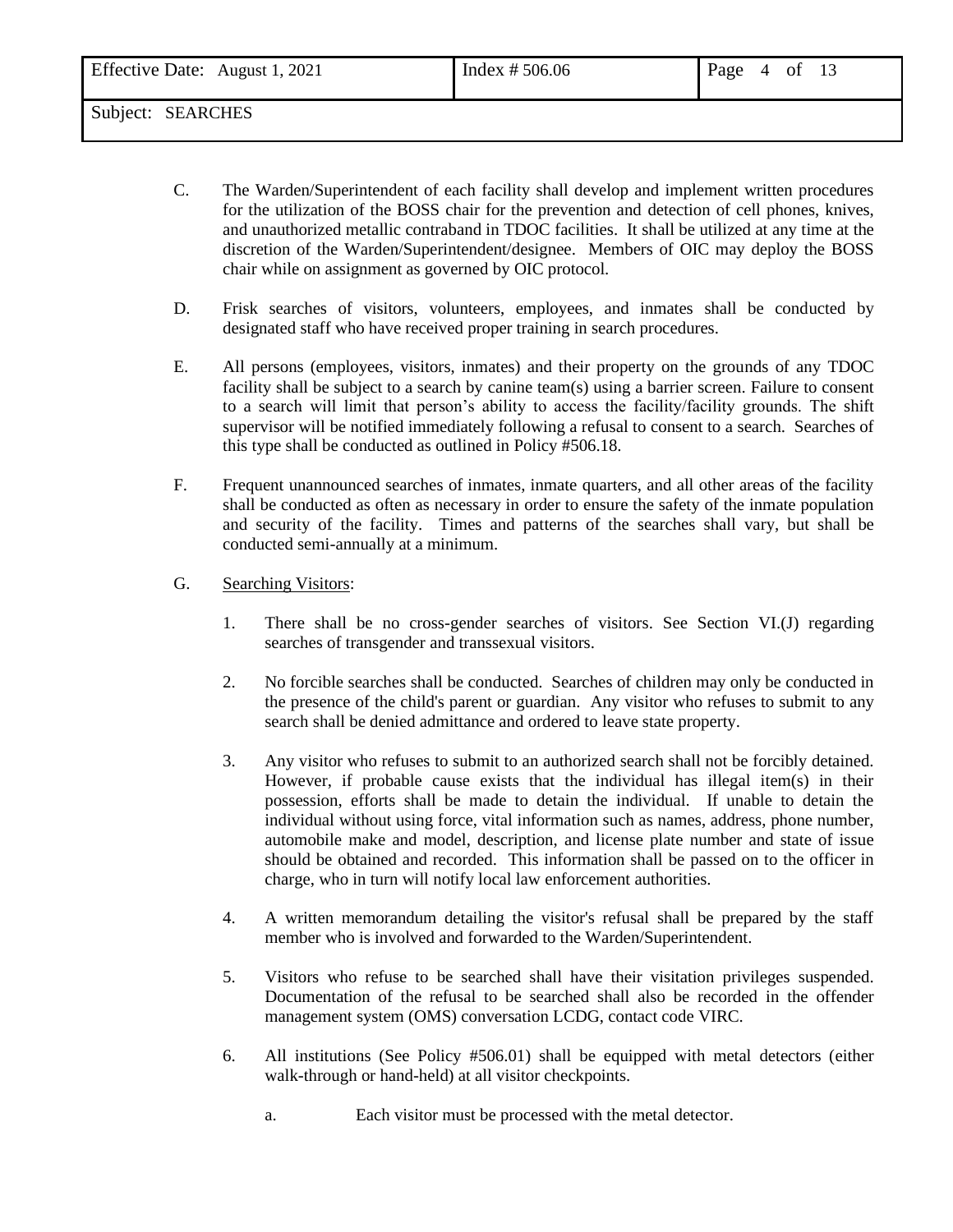b. Anyone failing to clear a walk-through metal detector will be subjected to a closer screening by a hand-held metal detector. Failure to pass the localized search will require the individual to produce or otherwise identify the item causing the metal detector to react.

- 7. A frisk search shall be conducted on all visitors, including vendors, entering the perimeter of a secure institution.
- 8. Strip and visual body cavity searches of visitors require the prior approval of the Warden/Superintendent/designee based upon a finding of reasonable suspicion. The approved Authorization for Search, CR-2156, shall be completed by the staff member designated to conduct the search and returned to the Warden/Superintendent for filing. A copy will be provided for the person being searched.
	- a. Visitors may be required to replace their feminine hygiene products in the presence of institutional staff only if there exists individualized reasonable suspicion to prove that contraband is being brought in.
	- b. Local policy may dictate non-contact visitation as an alternative option when a feminine hygiene product is detected. (See Policy #507.01.1)

## H. Searching Employees:

- 1. All employees and official visitors entering an institution shall be frisk searched unless a directive is received from the Warden/Superintendent/designee.
- 2. There shall be no cross-gender searches of employees. See Section VI.(J) regarding searches of transgender and transsexual employees.
- 3. No forcible searches shall be conducted. Any employee who refuses to submit to a frisk search shall be subject to disciplinary action up to and including termination.
- 4. If an employee refuses to submit to any type of search and there is reasonable suspicion to believe that the employee may be concealing contraband, the employee may not be detained without his/her consent unless by a law enforcement official; however, he/she may be terminated for refusing to submit to a search.
- 5. A written memorandum detailing the staff's refusal shall be prepared by the searching staff members involved and forwarded to the supervisor and the Warden/Superintendent.
- 6. All inmates entering a secure perimeter will be strip searched. Strip searches and visual body cavity searches may be authorized by the Warden/Superintendent on a routine basis for all inmates participating in certain activities, including but not limited to the following:
	- a. Visitation
	- b. Work Details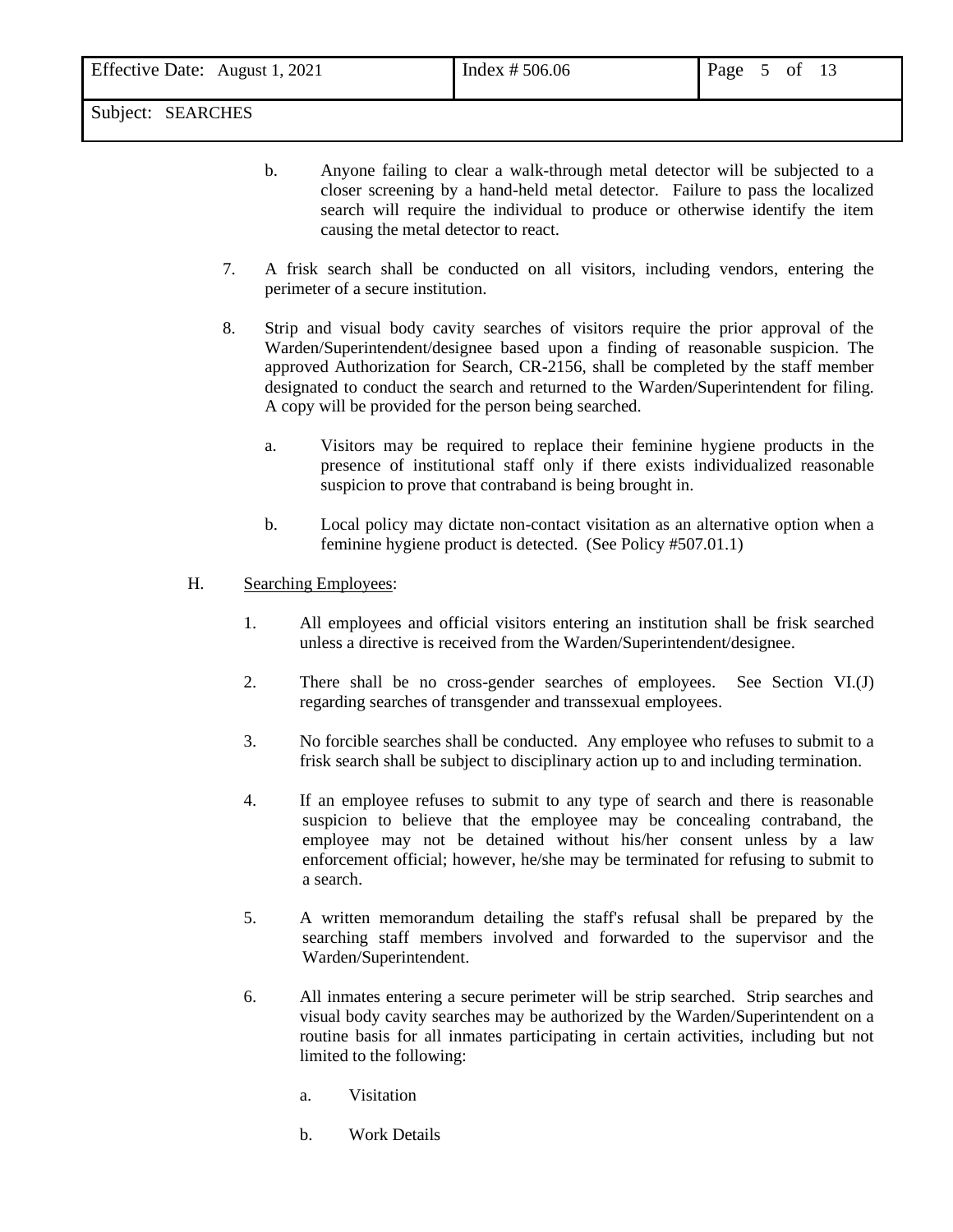- c. Parole Boards
- d. Institutional Lockdowns

Institutional policy and post orders shall stipulate areas and activities where routine strip searches and/or visual body cavity searches will occur. An Authorization for Search, CR-2156, is not required in such instances. Strip searches/visual body cavity searches based upon reasonable suspicion require that CR-2156 be completed by the Warden/Superintendent/designee

- 7. All institutions (See Policy #506.01) shall be equipped with metal detectors (either walk-through or hand-held) at all checkpoints.
	- a. Each staff member must be processed with the metal detector.
	- b. Anyone failing to clear a walk-through metal detector will be subjected to a closer screening by a hand-held metal detector. Failure to pass the localized search will require the individual to produce or otherwise identify the item causing the metal detector to react.

Strip and visual body cavity searches of staff require the prior approval of the Warden/Superintendent or Assistant Commissioner of Prisons based upon a finding of reasonable suspicion. The approved CR-2156 shall be completed by the staff member designated to conduct the search and returned to the Warden/Superintendent for filing. A copy will be provided to the person being searched. Staff may be required to replace their feminine hygiene products in the presence of searching staff only if there exists individualized reasonable suspicion to prove that contraband is being brought in.

- 8. Prior to conducting a strip or visual body cavity search of an employee, the specific objective facts forming the basis of the reasonable suspicion finding shall be disclosed to the employee.
- I. Searching Inmates:
	- 1. Female correctional officers may frisk search inmates of both genders. Male correctional officers may frisk search only male inmates. Strip searches will only be conducted by staff members of the same gender. See Section VI.(J) regarding searches of transgender and transsexual inmates.
	- 2. All inmates are subject to search at any time by institutional staff. No inmate will be searched solely for the purpose of determining the inmate's gender.
	- 3. All inmates designated as minimum custody or above shall be thoroughly searched whenever they have occasion to enter or leave a more secure area of the institution.
	- 4. Inmates refusing a search of any type shall be charged with a disciplinary infraction for defiance. They may be forcibly frisked and strip searched upon prior approval of the Warden/Superintendent/designee and/or the CMO at privately managed facilities.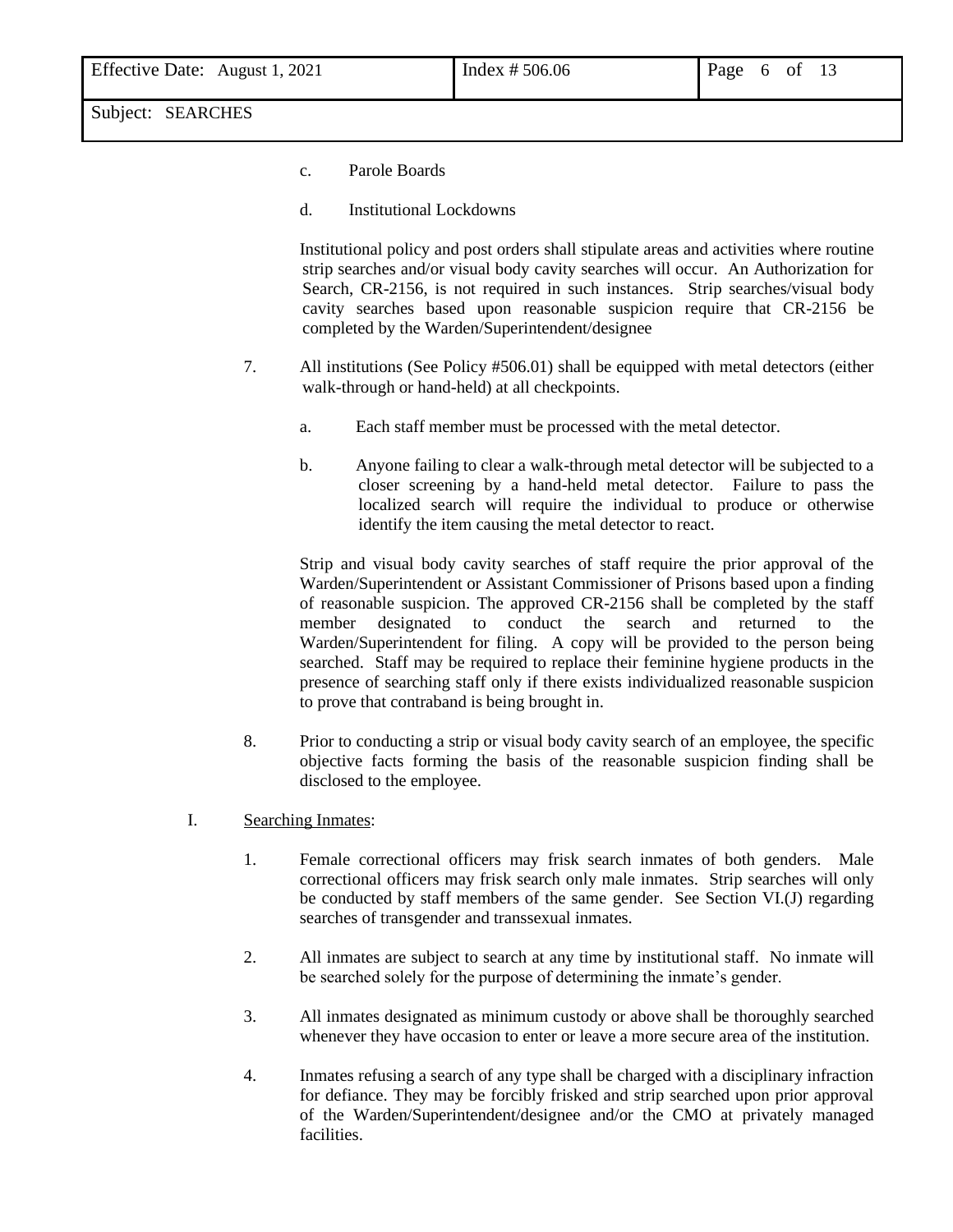- 5. The Warden/Superintendent shall determine areas within the facility in which inmates will be required to process through a metal detection screening.
- 6. Strip searches and visual body cavity searches may be authorized by the Warden/Superintendent on a routine basis for all inmates participating in certain activities, including but not limited to returning from pass or furlough, transportation runs, transfers, visiting, work details, institutional lockdowns, when conducting specific targeted cell searches, etc. Institutional policy/post orders should stipulate areas/activities where routine strip and/or visual body cavity searches will occur. CR-2156 is not required in such instances. Strip/visual body cavity searches based on reasonable suspicion/probable cause require CR-2156 be completed by the Warden/Superintendent/designee.
- 7. Inmates suspected of hiding contraband in a body cavity or who refuse to undergo a visual body cavity search may be temporarily housed in a "dry cell" subject to the following conditions:
	- a. Confinement is ordered by the Warden/Superintendent/designee (no lower than shift supervisor) based upon reasonable suspicion.
	- b. A thorough search of the cell is conducted prior to placement of the inmate.
	- c. Inmate is provided with toilet articles, clothing, bedding, etc.
	- d. Inmate is provided with a means of collecting body excretion.
	- e. Constant observation of the inmates is conducted by staff.
	- f. Confinement to be continued longer than 72 hours must be reviewed and authorized by the Warden/Superintendent and the CMO shall be notified at privately managed facilities.
	- g. The health, hygiene, and exercise requirements outlined in Policy #506.16 shall be followed.
	- h. A Segregation Unit Record Sheet, CR-2857-1, or CR-2857-2 shall be completed for each inmate held in a dry cell. (See Policy #506.16 for sample of form)
- 8. Inmates will be placed in a dry cell rather than be subjected to a manual body cavity search.
- J. Searching Transgender and Transsexual Individuals
	- 1. If there is no doubt as to the gender of a person or there is no reason to suspect the person is not the gender that they appear, they should be searched in accordance with policy mandates stated herein as they relate to that gender.
	- 2. If there is uncertainty as to a person's gender, the responsible officer shall use best judgment as to how the person presents, as male or female, and shall arrange for an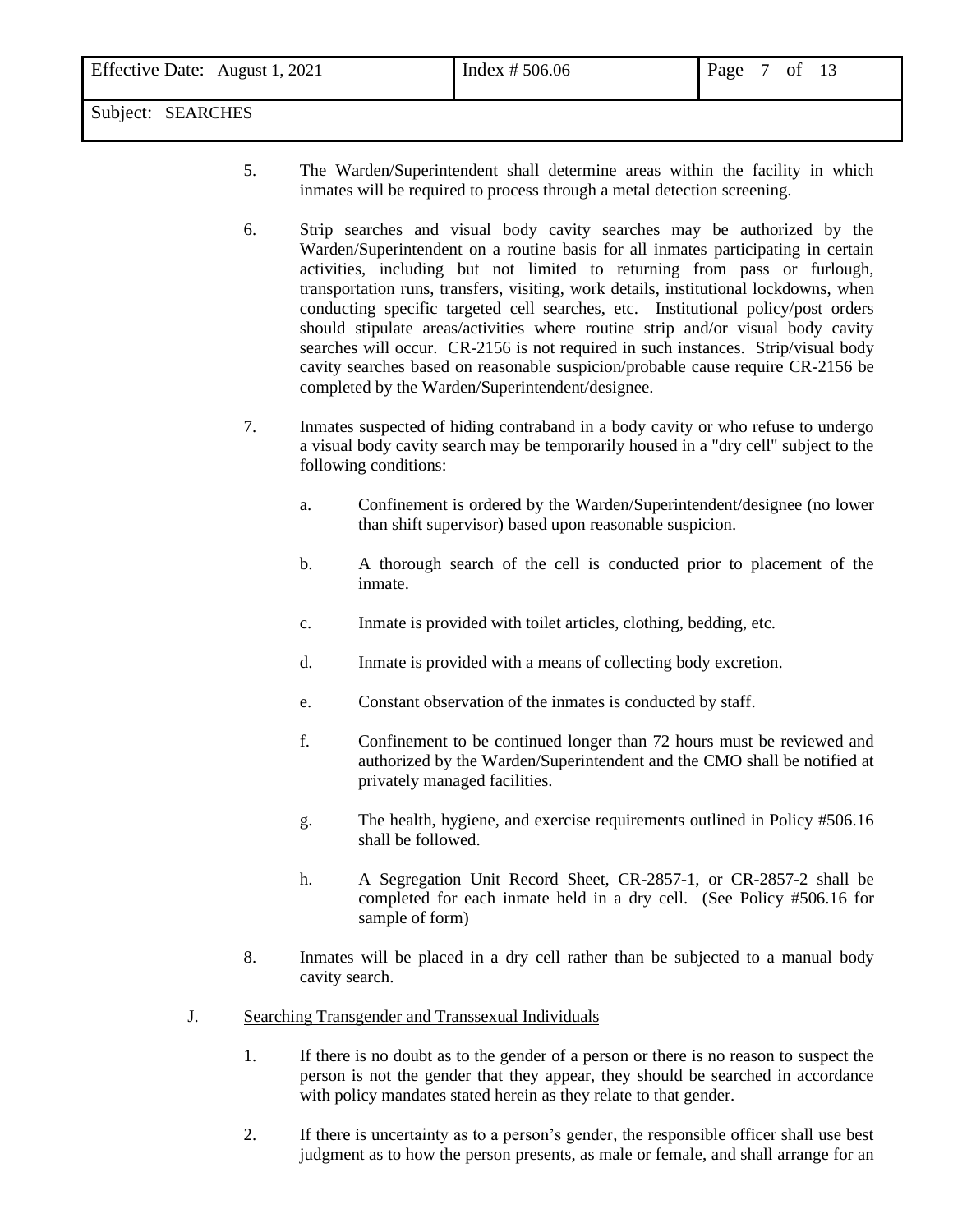officer of that gender to conduct the search. If the subject of the search then objects on the basis of gender, an officer of the person's apparently preferred gender shall conduct the search.

- 3. Officers should always address people according to the gender role in which they present themselves. Despite possible challenges to their own beliefs and attitudes, officers shall consistently maintain a professional and dignified manner in interacting with the individual.
- K. Searches of Inmate, Visitor, or Employee Personal Property:
	- 1. Any item in the immediate possession of an inmate, visitor, or employee at the time he/she is searched shall also be searched. This applies to all types of searches.
		- a. Written documents should be sorted to detect contraband, but shall not be read. Walk-through and hand-held metal detector use does not constitute a search for this purpose.
		- b. A visitor or employee's wallet, purse, or briefcase should not be handled by the searcher, but shall be opened completely and its contents displayed by the owner/bearer. Inmate visitors' purses and wallets shall be secured in lockers provided for visitors.
		- c. X-ray machines can be utilized to scan packages and personal property.
	- 2. Vehicles driven by visitors or employees shall be searched as authorized by the routine plan developed by the Warden/Superintendent in charge of the institution or based on reasonable suspicion. If the driver refuses to have the vehicle searched, the matter shall be handled as it would be if he/she refused a personal strip search or visual body cavity search.
		- a. An organized vehicle search shall be conducted no less frequently than once per quarter.
		- b. Vehicle searches can be conducted anytime to include holidays.
		- c. When possible, searches should be a coordinated effort between the institution, the OIC Division, and other law enforcement agencies. Department of Safety and Homeland Security, Sheriff's Department, and TDOC canines (drug dogs) will be utilized when available.
		- d. The results of the search shall be reported on OMS conversation LIBJ and in the institution's quarterly report. A free text report shall be made to the Assistant Commissioner of Prisons on OMS conversation LSWA advising of the search, the number of arrests, and items confiscated as a result of the search.
		- e. The Warden/Superintendent shall determine whether the vehicle search will include the vehicles of employees. An unannounced employee vehicle search will be conducted at least annually.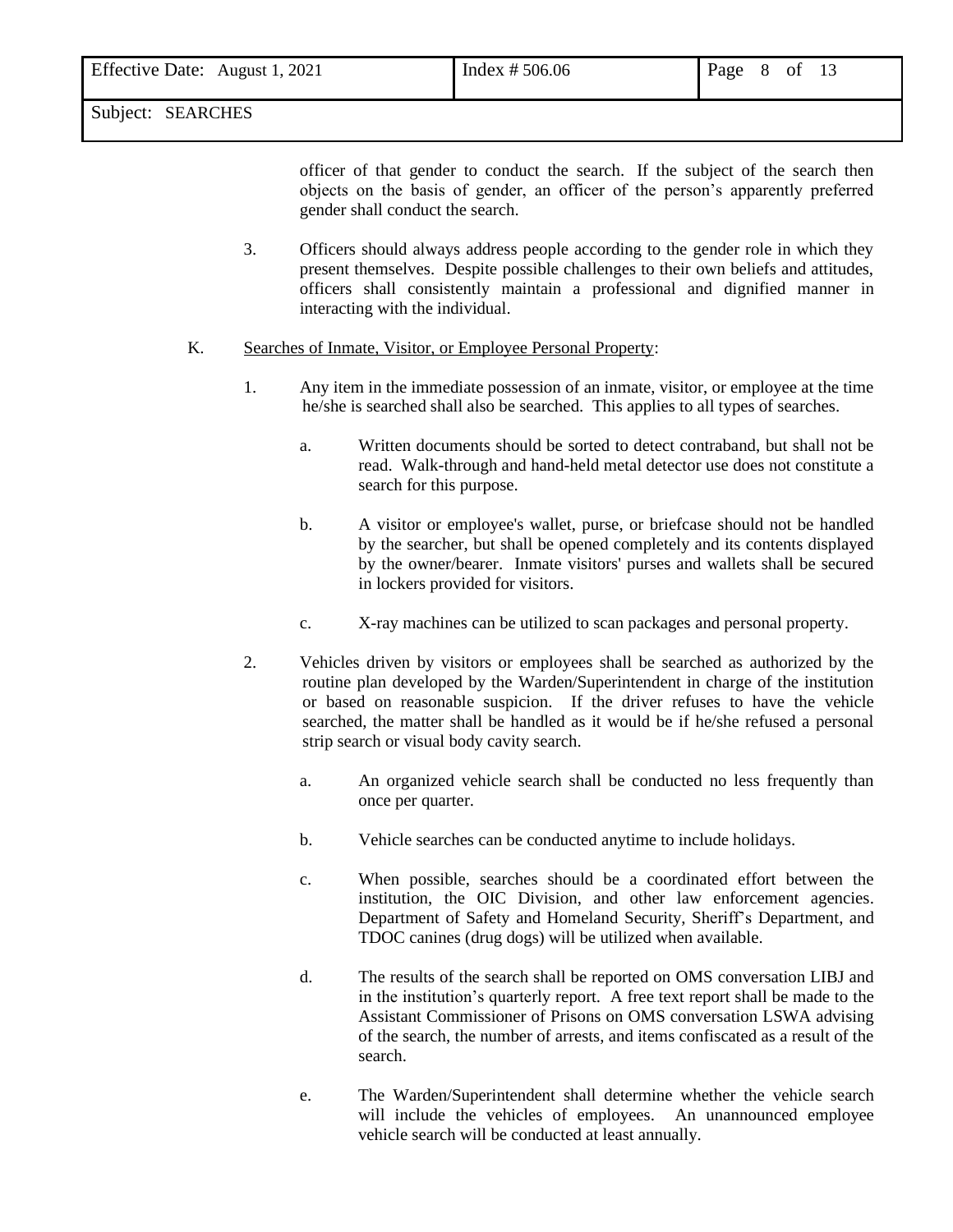- 3. One employee may conduct searches of housing units and cells/rooms. The inmate is not required to be present at the time the search is conducted.
	- a. There shall be a complete search and inspection of each room/cell/bed before it is occupied by a new inmate. This shall be accomplished by searching the bed, mattress, and pillow. Along with the search, the mattress and pillow shall be examined to ensure they are in good condition, and the bed shall be examined for damage. All components of the cell/bed/room shall be sanitized before admitting another inmate. The Warden/Superintendent/Designee shall ensure that all cell search requests and results are entered into the OMS conversation LIBQ, Cell Search Request and LIBR, Cell Search Results.
	- b. There shall be a complete search and inspection of each room/cell before it is occupied by a new inmate. The Warden/Superintendent of each facility shall develop and implement written procedures for all searched cells to be entered at the time of each move on OMS conversation LIBQ, Cell Search Request, and LIBR, Cell Search Results. All post orders should reference procedures to be used for searching and documenting the search and results.
	- c. The Warden/Superintendent/Designee shall identify the number of occupied cells/rooms that are to be searched. The cell search request shall be entered on OMS conversation LIBQ. The employee designated to conduct the search shall enter the Cell Search Results on OMS conversation LIBR within 48 hours of completing the search.
- 4. Property, supplies, goods, and food stocks delivered to the institution shall be searched for contraband prior to entering the confines of the institution. All vehicles entering the institution compound shall be searched. (See Policy #506.05)
- L. All parts of the institution shall be subjected to an institutional search during each calendar year. Searches (length and number of buildings) shall be coordinated through and approved by the Assistant Commissioner of Prisons.
- M. Disposition of Contraband:
	- 1. Any inmate possessing contraband shall be subject to disciplinary action. Possession of illegal items which have some legal penalty attached may also result in prosecution in a court of law.
	- 2. If contraband is found in the possession of a visitor, the contraband shall be confiscated, the visitor may be detained for local law enforcement officials and possible felony prosecution as per TCA 39-16-201. If the visitor refuses to be detained, force shall not be used. Vital information such as name, address, phone number, automobile make and model, description, and license plate number and state of issue should be obtained and recorded. This information shall be passed on to the officer in charge, who in turn will notify local law enforcement authorities. An incident report shall be submitted. (See Policy #103.02)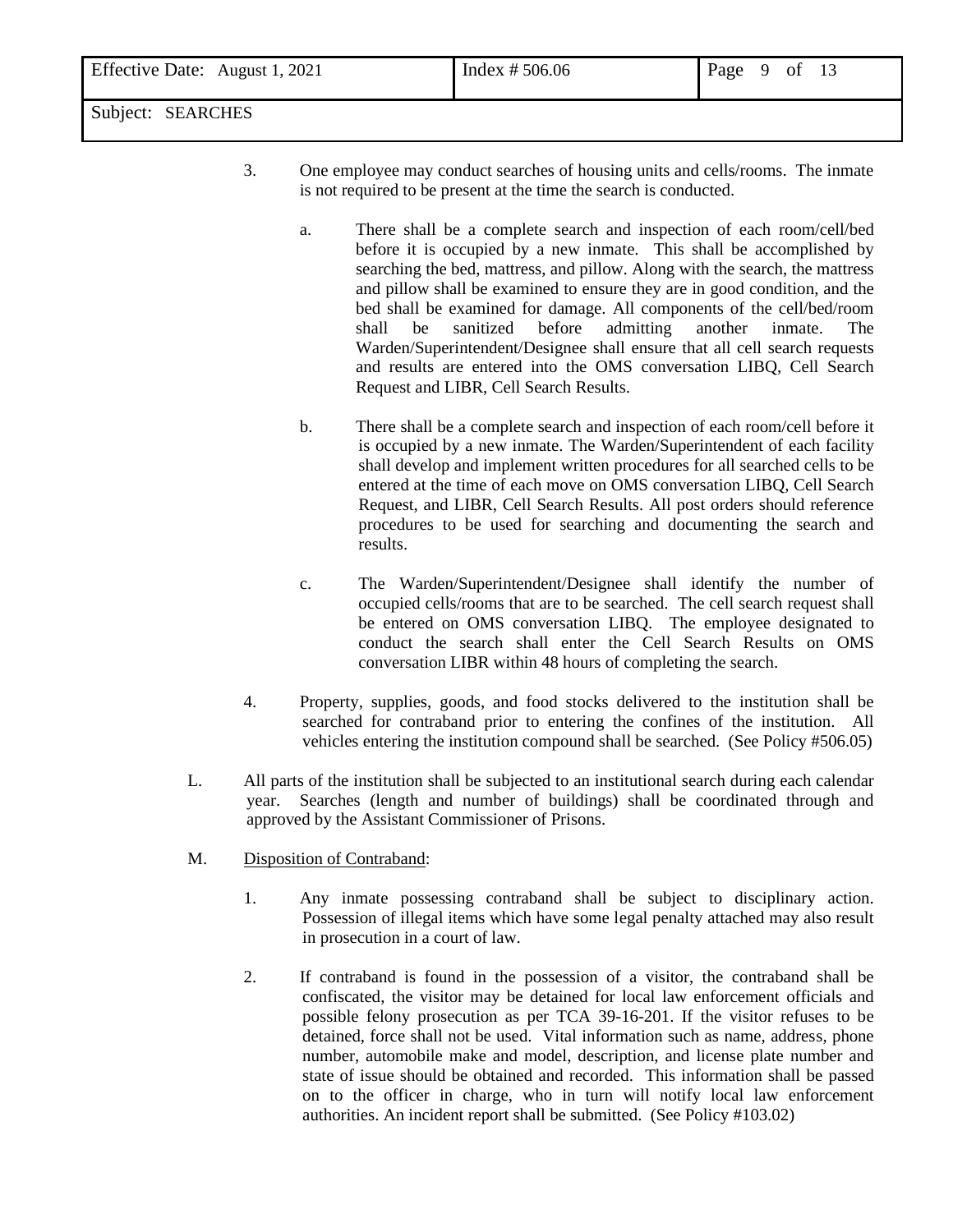| Effective Date: August 1, 2021 | Index $# 506.06$ | Page<br>10<br>- of |
|--------------------------------|------------------|--------------------|
| $\sim$ $\sim$                  |                  |                    |

- 3. Employees found possessing contraband shall be subject to disciplinary action up to and including termination. Those in possession of illegal items shall be subject to arrest and prosecution.
- 4. All detected contraband shall be handled in accordance with Policy #506.15**.**
- N. Records:
	- 1. The Warden/Superintendent shall maintain a file record of all submitted CR-2156 forms.
	- 2. The Warden/Superintendent/Designee shall further maintain incident reports, ledgers, memorandums, etc., submitted by the searching employee, regarding the patterns, frequency, and types of searches conducted of housing units, grounds, and buildings.
- O. The Warden/Superintendent shall develop institutional policy which establishes procedures for conducting searches of all persons entering and leaving the institution. This policy shall be reviewed annually.
- VII. ACA STANDARDS: 5-ACI-3A-19, 5-ACI-3A-20, 5-ACI-3A-21, 5-ACI-3D-08(M), 5-ACI-3D-17, and 5-ACI-7D-21.
- VIII. EXPIRATION DATE: August 1, 2024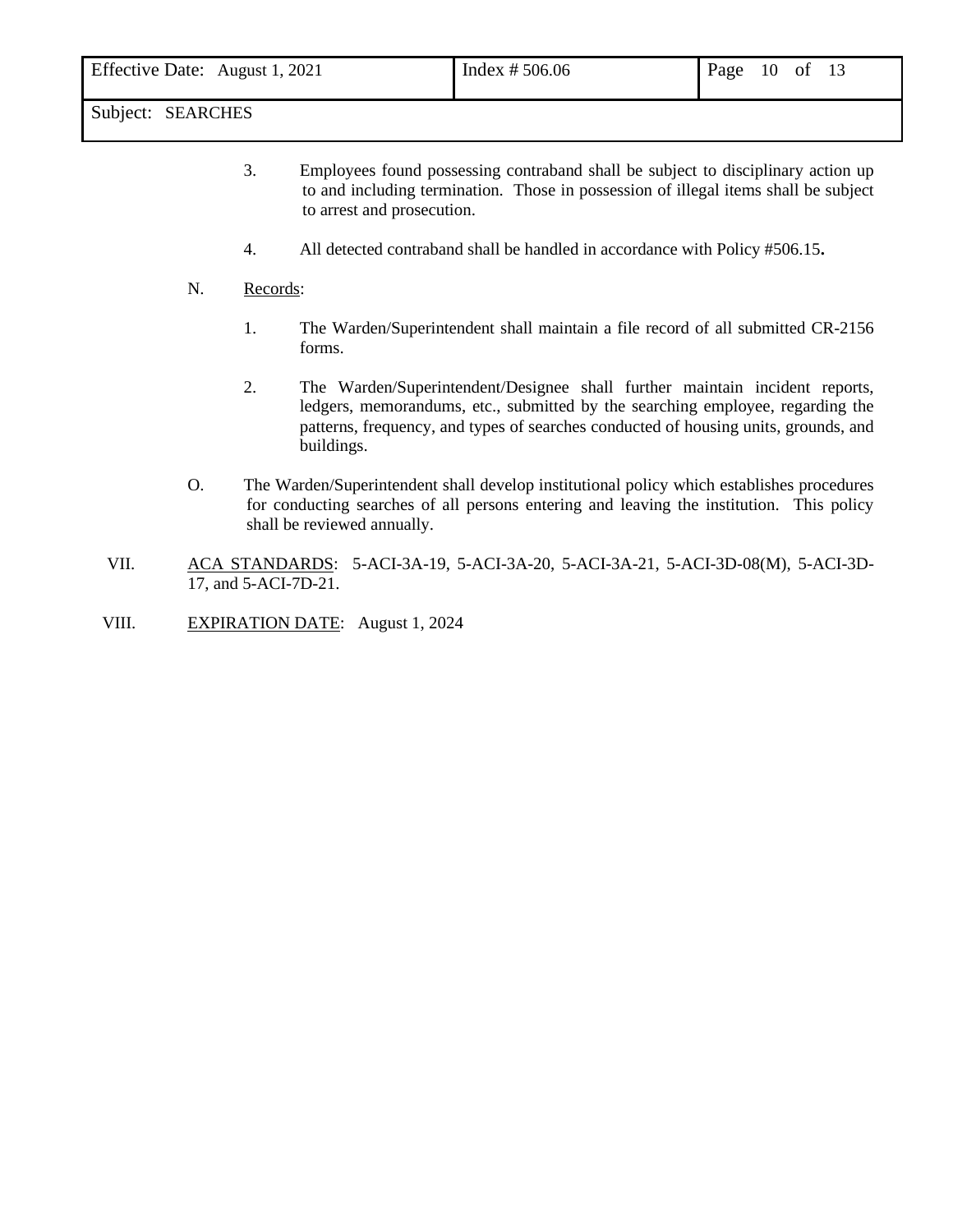

# **TENNESSEE DEPARTMENT OF CORRECTION SEGREGATION UNIT RECORD**

|                                   |           | <b>INSTITUTION</b> |       |                      |            |      |
|-----------------------------------|-----------|--------------------|-------|----------------------|------------|------|
| <b>INMATE NAME:</b>               |           |                    | CELL: |                      |            |      |
| TYPE OF SEGREGATION (Circle One): |           |                    |       |                      |            |      |
| ADMINISTRATIVE                    | MANDATORY | PUNITIVE           | PH I  | <b>PI</b>            | <b>PCI</b> | PCII |
| DATE RECEIVED:                    |           |                    |       | DATE RELEASED:       |            |      |
| IF PUNITIVE: CHARGE               |           |                    |       | <b>PUNITIVE TIME</b> |            |      |

PERTINENT INFORMATION (*Examples: Epileptic, Diabetic, Suicidal, Assaultive, etc*.)

| DATE        | <b>SHIFT</b>    | SHIFT OFFICER | $\sf B$ | $\mathsf D$ | $\mathbb S$ | SHO | <b>SHA</b> |     | <b>TIME</b><br><b>EXERCISE</b> | <b>MEDICAL</b><br><b>STAFF</b> | <b>SUPERVISOR</b> | PROGRAM |
|-------------|-----------------|---------------|---------|-------------|-------------|-----|------------|-----|--------------------------------|--------------------------------|-------------------|---------|
|             |                 | SIGNATURE     |         |             |             |     |            | OUT | $\overline{I}$                 | SIGNATURE                      | SIGNATURE         |         |
|             | 1 <sup>st</sup> |               |         |             |             |     |            |     |                                |                                |                   |         |
| SUN         | 2 <sup>nd</sup> |               |         |             |             |     |            |     |                                |                                |                   |         |
|             | 3 <sup>rd</sup> |               |         |             |             |     |            |     |                                |                                |                   |         |
|             | 1 <sup>st</sup> |               |         |             |             |     |            |     |                                |                                |                   |         |
| <b>MON</b>  | 2 <sup>nd</sup> |               |         |             |             |     |            |     |                                |                                |                   |         |
|             | 3 <sup>rd</sup> |               |         |             |             |     |            |     |                                |                                |                   |         |
|             | 1 <sup>st</sup> |               |         |             |             |     |            |     |                                |                                |                   |         |
| <b>TUE</b>  | 2 <sup>nd</sup> |               |         |             |             |     |            |     |                                |                                |                   |         |
|             | 3 <sup>rd</sup> |               |         |             |             |     |            |     |                                |                                |                   |         |
|             | 1 <sup>st</sup> |               |         |             |             |     |            |     |                                |                                |                   |         |
| WED         | 2 <sup>nd</sup> |               |         |             |             |     |            |     |                                |                                |                   |         |
|             | 3 <sup>rd</sup> |               |         |             |             |     |            |     |                                |                                |                   |         |
|             | 1 <sup>st</sup> |               |         |             |             |     |            |     |                                |                                |                   |         |
| <b>THUR</b> | 2 <sup>nd</sup> |               |         |             |             |     |            |     |                                |                                |                   |         |
|             | 3 <sup>rd</sup> |               |         |             |             |     |            |     |                                |                                |                   |         |
|             | 1 <sup>st</sup> |               |         |             |             |     |            |     |                                |                                |                   |         |
| <b>FRI</b>  | 2 <sup>nd</sup> |               |         |             |             |     |            |     |                                |                                |                   |         |
|             | 3 <sup>rd</sup> |               |         |             |             |     |            |     |                                |                                |                   |         |
|             | 1 <sup>st</sup> |               |         |             |             |     |            |     |                                |                                |                   |         |
| SAT         | 2 <sup>nd</sup> |               |         |             |             |     |            |     |                                |                                |                   |         |
|             | 3 <sup>rd</sup> |               |         |             |             |     |            |     |                                |                                |                   |         |

Meals/Shower/Shave: Yes (Y) Not Offered (N) Refused (R) Exercise: Enter actual time period (i.e., 9:30 OUT/10:00 IN) : Yes (Y) Not Offered (N) Refused (R) Medical Staff: On a daily basis, inmates shall have access to medical/nursing staff. This shall be documented by signing the unit log and segregation unit record each time the inmate is seen.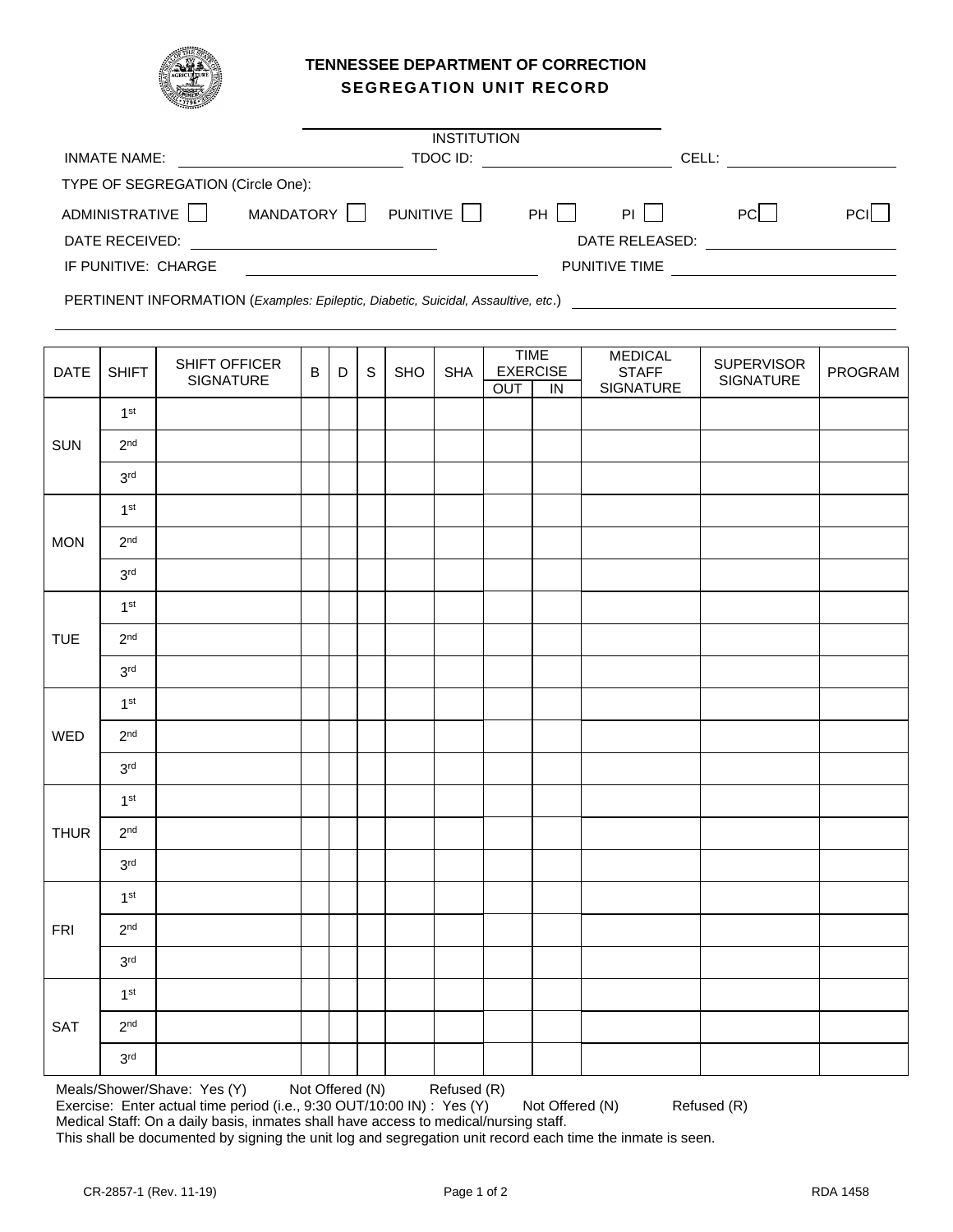| DATE        | <b>SHIFT</b>    | SHIFT OFFICER<br>SIGNATURE | $\overline{B}$ | $\mathsf D$ | $\mathbb S$ | SHO | <b>SHA</b> |     | <b>TIME</b><br><b>EXERCISE</b> | <b>MEDICAL</b><br><b>STAFF</b> | <b>SUPERVISOR</b><br>SIGNATURE | PROGRAM |
|-------------|-----------------|----------------------------|----------------|-------------|-------------|-----|------------|-----|--------------------------------|--------------------------------|--------------------------------|---------|
|             |                 |                            |                |             |             |     |            | OUT | $\overline{N}$                 | SIGNATURE                      |                                |         |
|             | 1 <sup>st</sup> |                            |                |             |             |     |            |     |                                |                                |                                |         |
| SUN         | 2 <sup>nd</sup> |                            |                |             |             |     |            |     |                                |                                |                                |         |
|             | 3 <sup>rd</sup> |                            |                |             |             |     |            |     |                                |                                |                                |         |
|             | 1 <sup>st</sup> |                            |                |             |             |     |            |     |                                |                                |                                |         |
| <b>MON</b>  | 2 <sup>nd</sup> |                            |                |             |             |     |            |     |                                |                                |                                |         |
|             | 3 <sup>rd</sup> |                            |                |             |             |     |            |     |                                |                                |                                |         |
|             | 1 <sup>st</sup> |                            |                |             |             |     |            |     |                                |                                |                                |         |
| <b>TUE</b>  | 2 <sup>nd</sup> |                            |                |             |             |     |            |     |                                |                                |                                |         |
|             | 3 <sup>rd</sup> |                            |                |             |             |     |            |     |                                |                                |                                |         |
|             | 1 <sup>st</sup> |                            |                |             |             |     |            |     |                                |                                |                                |         |
| WED         | 2 <sup>nd</sup> |                            |                |             |             |     |            |     |                                |                                |                                |         |
|             | $3^{\rm rd}$    |                            |                |             |             |     |            |     |                                |                                |                                |         |
|             | 1 <sup>st</sup> |                            |                |             |             |     |            |     |                                |                                |                                |         |
| <b>THUR</b> | 2 <sup>nd</sup> |                            |                |             |             |     |            |     |                                |                                |                                |         |
|             | 3 <sup>rd</sup> |                            |                |             |             |     |            |     |                                |                                |                                |         |
|             | 1 <sup>st</sup> |                            |                |             |             |     |            |     |                                |                                |                                |         |
| <b>FRI</b>  | 2 <sup>nd</sup> |                            |                |             |             |     |            |     |                                |                                |                                |         |
|             | 3 <sup>rd</sup> |                            |                |             |             |     |            |     |                                |                                |                                |         |
|             | 1 <sup>st</sup> |                            |                |             |             |     |            |     |                                |                                |                                |         |
| SAT         | 2 <sup>nd</sup> |                            |                |             |             |     |            |     |                                |                                |                                |         |
|             | 3 <sup>rd</sup> |                            |                |             |             |     |            |     |                                |                                |                                |         |

Meals/Shower/Shave: Yes (Y) Not Offered (N) Refused (R) Exercise: Enter actual time period (i.e., 9:30 OUT/10:00 IN) : Yes (Y) Not Offered (N) Refused (R) Medical Staff: On a daily basis, inmates shall have access to medical/nursing staff.

This shall be documented by signing the unit log and segregation unit record each time the inmate is seen.

REMARKS/COMMENTS: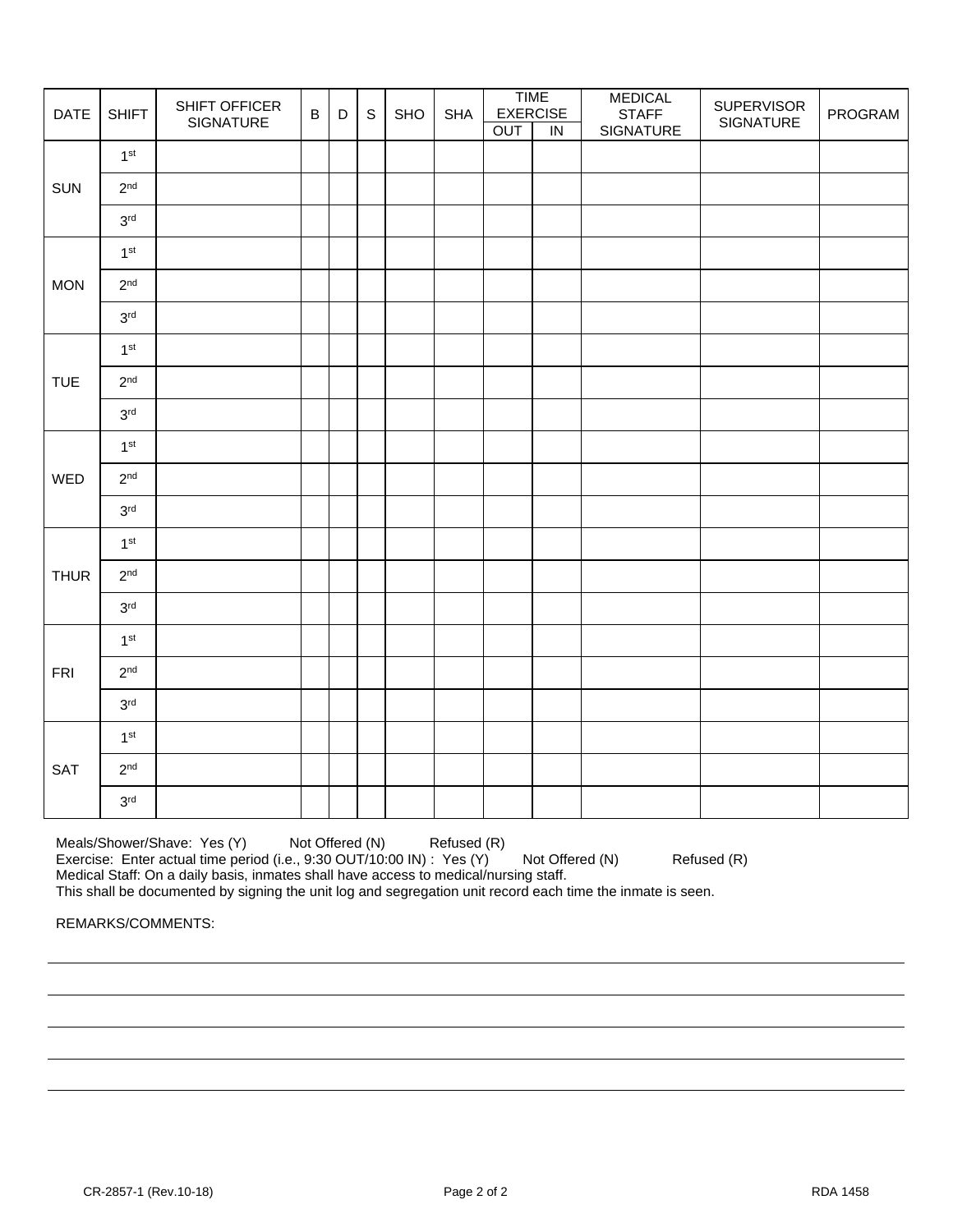

## **TENNESSEE DEPARTMENT OF CORRECTION SEGREGATION UNIT RECORD**

|                                   |                                                                                                                    | <b>INSTITUTION</b>       |    |                      |       |            |
|-----------------------------------|--------------------------------------------------------------------------------------------------------------------|--------------------------|----|----------------------|-------|------------|
| INMATE NAME:                      | <u> 1980 - Jan Stein Harry Harry Harry Harry Harry Harry Harry Harry Harry Harry Harry Harry Harry Harry Harry</u> | TDOC ID: <u>________</u> |    |                      | CELL: |            |
| TYPE OF SEGREGATION (Circle One): |                                                                                                                    |                          |    |                      |       |            |
| ADMINISTRATIVE                    | MANDATORY                                                                                                          | PUNITIVE                 | PH | $PI$                 | PCL   | <b>PCI</b> |
| DATE RECEIVED:                    |                                                                                                                    |                          |    | DATE RELEASED:       |       |            |
| IF PUNITIVE: CHARGE               |                                                                                                                    |                          |    | <b>PUNITIVE TIME</b> |       |            |
|                                   |                                                                                                                    |                          |    |                      |       |            |

PERTINENT INFORMATION (*Examples: Epileptic, Diabetic, Suicidal, Assaultive, etc*.)

| <b>DATE</b> | <b>SHIFT</b>    | SHIFT OFFICER<br>SIGNATURE | B | D | $\mathbb S$ | <b>SHO</b> | <b>SHA</b> | OUT | <b>TIME</b><br><b>EXERCISE</b><br>$\overline{N}$ | <b>MEDICAL</b><br><b>STAFF</b><br>SIGNATURE | <b>SUPERVISOR</b><br>SIGNATURE | PROGRAM |
|-------------|-----------------|----------------------------|---|---|-------------|------------|------------|-----|--------------------------------------------------|---------------------------------------------|--------------------------------|---------|
|             | 1 <sup>st</sup> |                            |   |   |             |            |            |     |                                                  |                                             |                                |         |
| <b>SUN</b>  | 2 <sup>nd</sup> |                            |   |   |             |            |            |     |                                                  |                                             |                                |         |
| <b>MON</b>  | 1 <sup>st</sup> |                            |   |   |             |            |            |     |                                                  |                                             |                                |         |
|             | 2 <sup>nd</sup> |                            |   |   |             |            |            |     |                                                  |                                             |                                |         |
| <b>TUE</b>  | 1 <sup>st</sup> |                            |   |   |             |            |            |     |                                                  |                                             |                                |         |
|             | 2 <sup>nd</sup> |                            |   |   |             |            |            |     |                                                  |                                             |                                |         |
| WED         | 1 <sup>st</sup> |                            |   |   |             |            |            |     |                                                  |                                             |                                |         |
|             | 2 <sup>nd</sup> |                            |   |   |             |            |            |     |                                                  |                                             |                                |         |
| <b>THUR</b> | 1 <sup>st</sup> |                            |   |   |             |            |            |     |                                                  |                                             |                                |         |
|             | 2 <sup>nd</sup> |                            |   |   |             |            |            |     |                                                  |                                             |                                |         |
| <b>FRI</b>  | 1 <sup>st</sup> |                            |   |   |             |            |            |     |                                                  |                                             |                                |         |
|             | 2 <sup>nd</sup> |                            |   |   |             |            |            |     |                                                  |                                             |                                |         |
| SAT         | 1 <sup>st</sup> |                            |   |   |             |            |            |     |                                                  |                                             |                                |         |
|             | 2 <sup>nd</sup> |                            |   |   |             |            |            |     |                                                  |                                             |                                |         |

Meals/Shower/Shave: Yes (Y) Not Offered (N) Refused (R) Exercise: Enter actual time period (i.e., 9:30 OUT/10:00 IN) : Yes (Y) Not Offered (N) Refused (R) Medical Staff: On a daily basis, inmates shall have access to medical/nursing staff. This shall be documented by signing the unit log and segregation unit record each time the inmate is seen.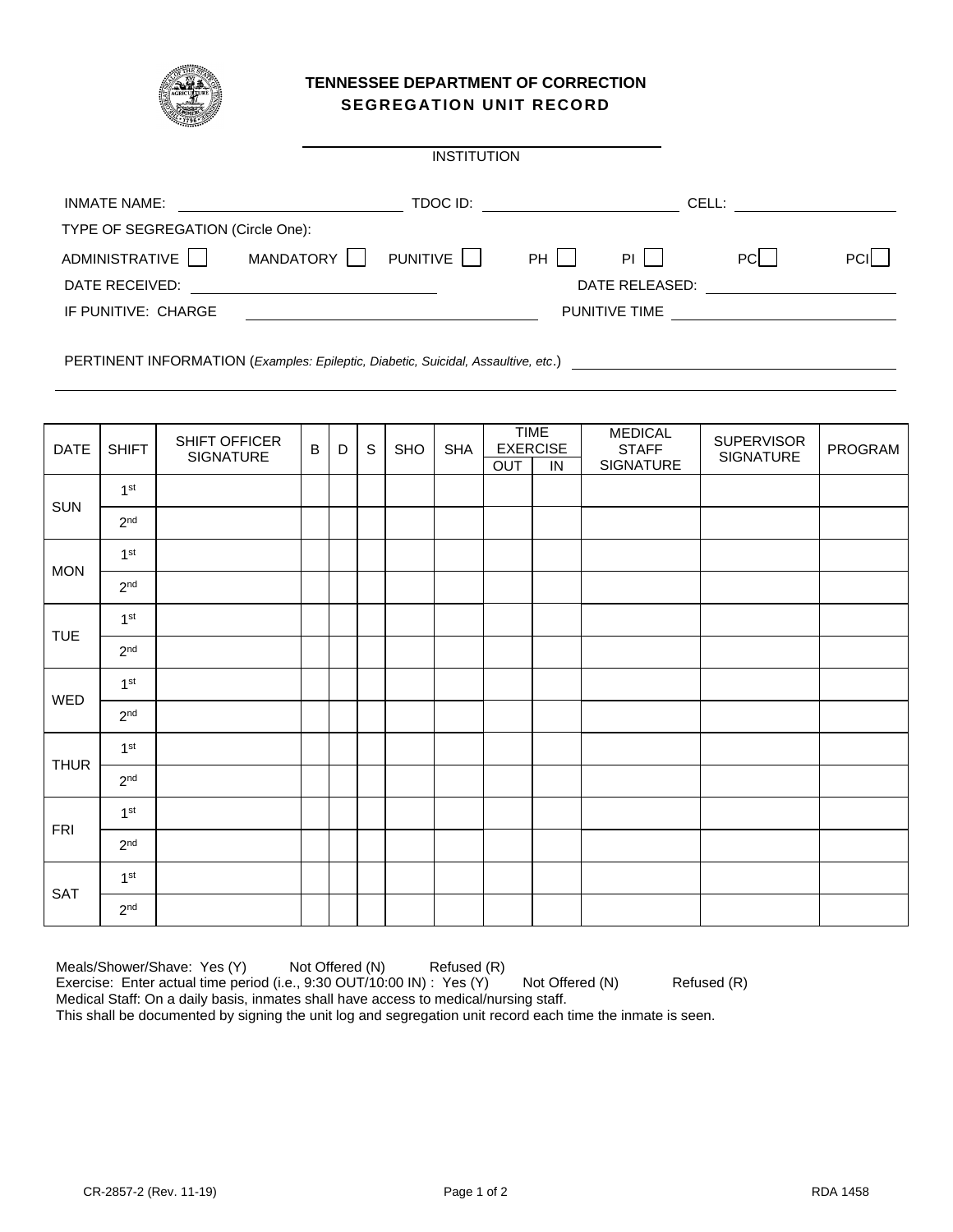| <b>DATE</b> | <b>SHIFT</b>    | SHIFT OFFICER<br>SIGNATURE | $\mathsf{B}$ | D | $\mathsf S$ | <b>SHO</b> | <b>SHA</b> | OUT | <b>TIME</b><br><b>EXERCISE</b><br>IN | <b>MEDICAL</b><br><b>STAFF</b><br>SIGNATURE | <b>SUPERVISOR</b><br>SIGNATURE | PROGRAM |
|-------------|-----------------|----------------------------|--------------|---|-------------|------------|------------|-----|--------------------------------------|---------------------------------------------|--------------------------------|---------|
|             | 1 <sup>st</sup> |                            |              |   |             |            |            |     |                                      |                                             |                                |         |
| <b>SUN</b>  | 2 <sup>nd</sup> |                            |              |   |             |            |            |     |                                      |                                             |                                |         |
| <b>MON</b>  | 1 <sup>st</sup> |                            |              |   |             |            |            |     |                                      |                                             |                                |         |
|             | 2 <sup>nd</sup> |                            |              |   |             |            |            |     |                                      |                                             |                                |         |
|             | 1 <sup>st</sup> |                            |              |   |             |            |            |     |                                      |                                             |                                |         |
| <b>TUE</b>  | 2 <sup>nd</sup> |                            |              |   |             |            |            |     |                                      |                                             |                                |         |
| WED         | 1 <sup>st</sup> |                            |              |   |             |            |            |     |                                      |                                             |                                |         |
|             | 2 <sup>nd</sup> |                            |              |   |             |            |            |     |                                      |                                             |                                |         |
| <b>THUR</b> | 1 <sup>st</sup> |                            |              |   |             |            |            |     |                                      |                                             |                                |         |
|             | 2 <sup>nd</sup> |                            |              |   |             |            |            |     |                                      |                                             |                                |         |
| <b>FRI</b>  | 1 <sup>st</sup> |                            |              |   |             |            |            |     |                                      |                                             |                                |         |
|             | 2 <sup>nd</sup> |                            |              |   |             |            |            |     |                                      |                                             |                                |         |
| <b>SAT</b>  | 1 <sup>st</sup> |                            |              |   |             |            |            |     |                                      |                                             |                                |         |
|             | 2 <sup>nd</sup> |                            |              |   |             |            |            |     |                                      |                                             |                                |         |

Meals/Shower/Shave: Yes (Y) Not Offered (N) Refused (R) Exercise: Enter actual time period (i.e., 9:30 OUT/10:00 IN) : Yes (Y) Not Offered (N) Refused (R) Medical Staff: On a daily basis, inmates shall have access to medical/nursing staff. This shall be documented by signing the unit log and segregation unit record each time the inmate is seen.

REMARKS/COMMENTS: